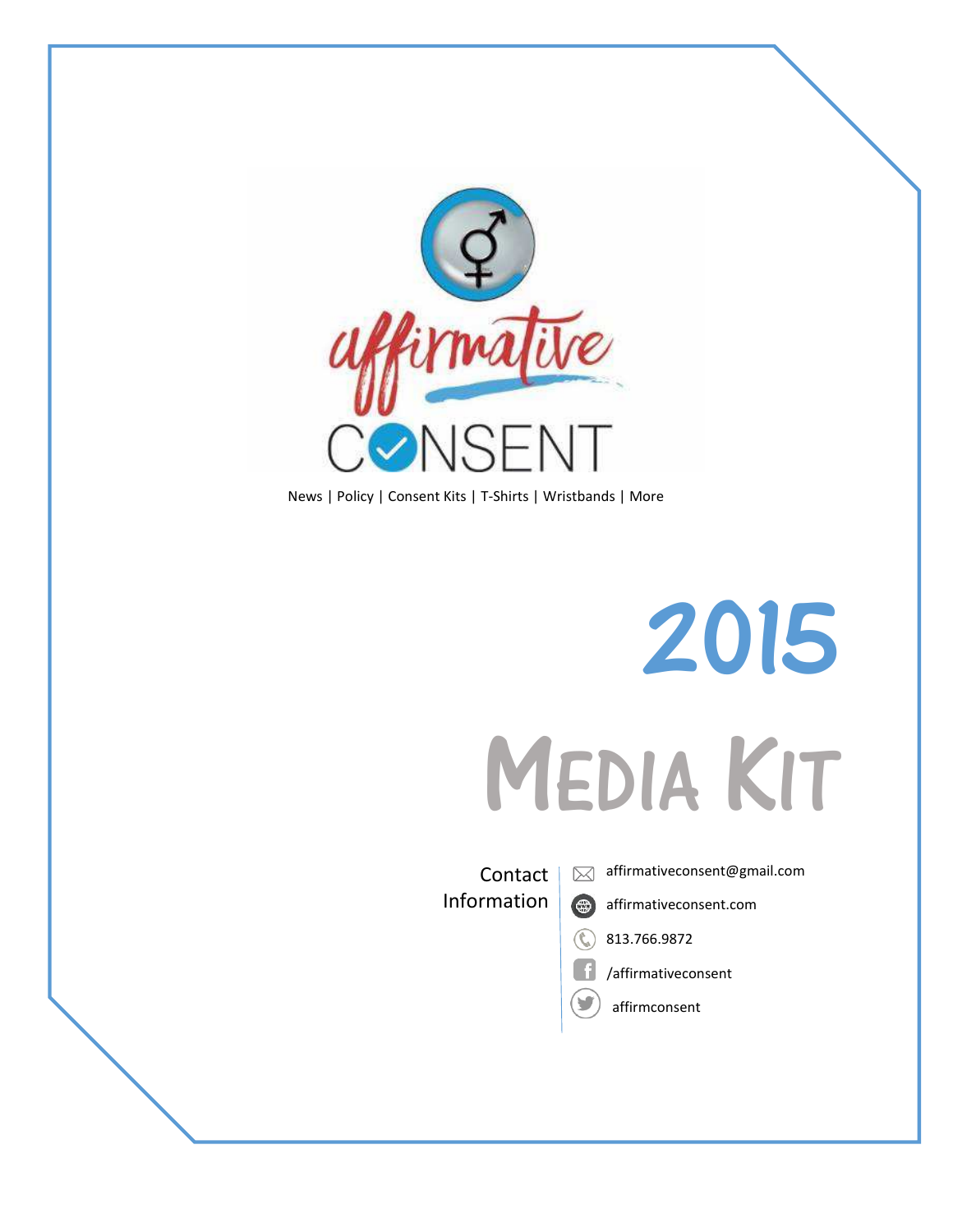

# The Affirmative Consent Project is a nonprofit organization building an online community to combat sexual assault on & off college campuses

## Contents

*"Morano sees the contract as a way to make a point about having sex: Are they sure the feeling is mutual? We hope that people will just look at it," she said. "Maybe it slows them down for a tenth of a second. They look at each other and say, 'We're sure, right?'"* - Minneapolis Star Tribune

*͚These contracts are a very good idea. They take away any doubt or misunderstanding, which is one of the leading causes of accusations of sexual assault. When you have apps like Tinder making sex purely recreational, why not have an app or contract to protect yourself?͛* - Sally B., College Health Professional

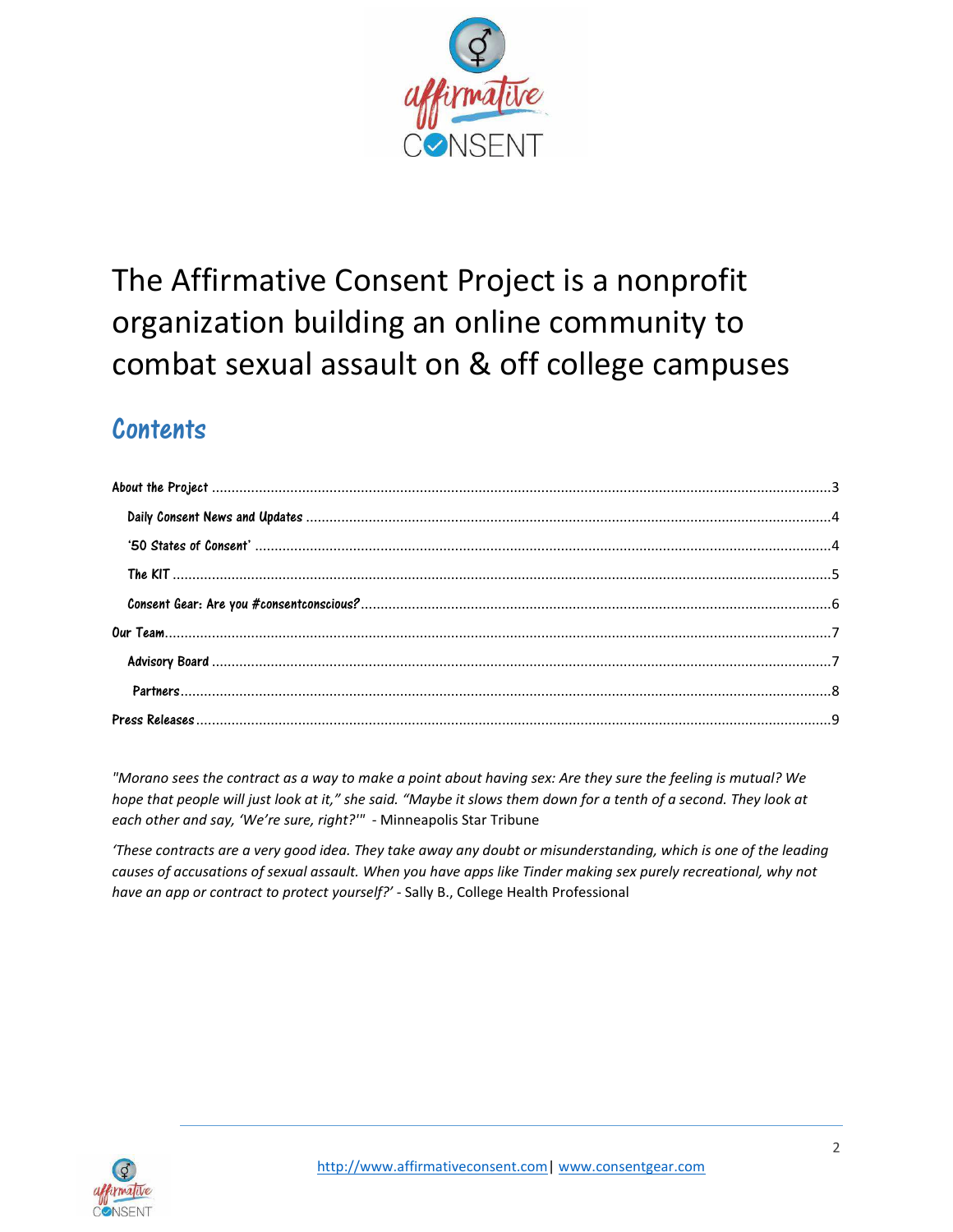

## <span id="page-2-0"></span>About the Project

*The Affirmative Consent Project* is on the front line of the affirmative consent movement. Our goal is to help young people include affirmative consent in their sexual relationships, which will result in lowering the rate of campus assault and other violent incidents. We are creating an easy path to teaching 'yes means yes'.

How we got here:

*John and Cody:* We started the business after we were watching a report about an athlete being accused of sexual assault, and we were wondering if there was a way to combat this issue, so that incidents like the one we were following would have a more direct line of recourse. Once we had decided that we wanted to be part of the solution, we reached out to Alison to ask what her technical solutions might be.

*Alison:* When John and Cody came to me, I was really interested in helping them bring this project to life. Our first thoughts were to create an app that could be used during a sexual encounter, and record consent from each party. However, we realized that there were probably other people with the same idea, so we took a different tack. We decided to build a community. An affirmative consent resource that everyone could use to both learn about the movement, and also showcase their solutions. This turned out to be the correct decision, because we have seen that we were right - more than a year later, several different versions of 'consent apps' are now on the market but we are the only resource of our kind so far.

Since we started our campaign months before the first Affirmative Consent law was passed in California, we were able to track the first piece of legislation (both positive and negative opinions), on our blog. Given that there was so much coverage of this groundbreaking legislation, the website quickly grew to several hundred pages. Since that time, the website has grown to more than 1500 pages, and we have full line of 'consent products', such as our Consent Kits (The kit includes a guide to Affirmative Consent policies, a consent agreement, and also includes a condom and a breath mint to help reinforce affirmative consent as a part of sexual activity.) Other products are #consentconscious wristbands, t-shirts, iPhone cases, laptop skins, and more. This part of the business is changing every day as more and more messaging is created by both the students involved in the movement, and the media's coining of phrases.

We believe that there is a huge need for both our community and our products. As this movement continues to build, The Affirmative Consent Project will be there to provide information, resources and useful products.

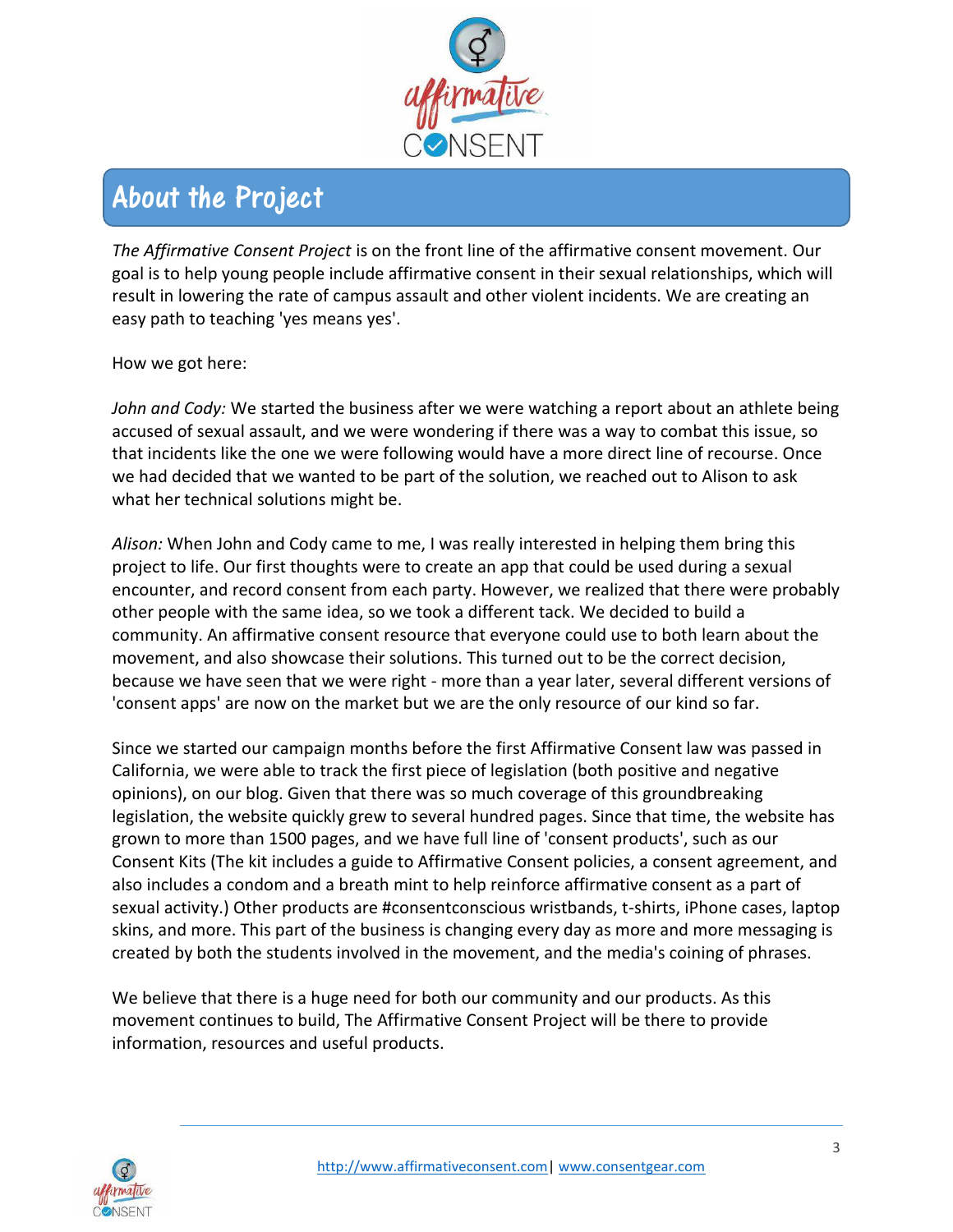

## The Components:

Our website and products are aimed at fostering healthy communications, safe encounters, and experiences for individual safety and security. Our products promote affirmative consent, by advertising awareness and sexual respect.

# <span id="page-3-0"></span>Daily Consent News and Updates



The [Affirmative Consent](http://www.affirmativeconsent.com/)  [Project daily blog](http://www.affirmativeconsent.com/) posts all the news, opinions and updates about Affirmative Consent & Yes Means Yes subjects across the world. We track information about sexual assault (on and off campus), college life, high school consent education, sexual respect and any other news that affects everyday safety.

## <span id="page-3-1"></span>'50 States of Consent'



The Affirmative Consent Project '50 [States of Consent](http://affirmativeconsent.com/affirmative-consent-laws-state-by-state/)' tracks state policy and laws as they are written and passed.

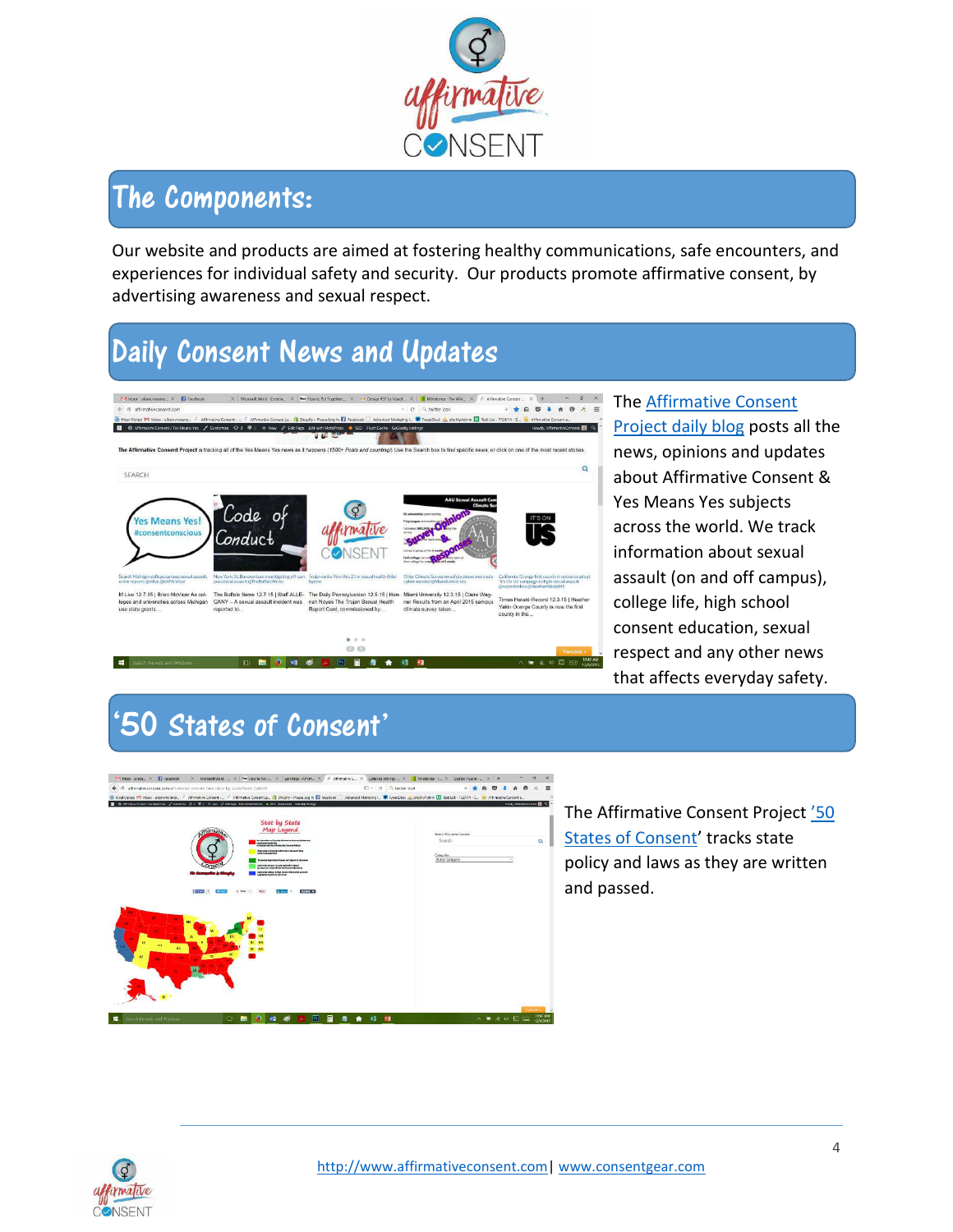

## <span id="page-4-0"></span>The KIT



Our '[Consent Kits](http://consentgear.com/products/get-your-affirmative-consent-on-everything-you-need-for-a-safe-encounter-guide-cards)' are designed to help college students take a moment and talk about sex.

The Consent Kits are meant to change the sexual consent paradigm and to ultimately transform how people treat one another.

### The Affirmative Consent Kit includes:

Consent Contract/GuideCard Condom Breath Mints (take a moment/take a breath

- The kits are designed to fit in your pocket...or your purse.
- Everything you need. Everywhere you go.
- When you reach for protection (which we include), remember consent.
- Our kits are designed to spark conversation.
- Whether you sign them or not they are a reminder to talk to each other.

#### **The Consent Guides/Contracts: When Relative Strangers Become Intimate Partners**



The consent contract/guide card combines both a guide to affirmative consent, and our consent contracts you're changing the conversation, and we want to help.

\*The Affirmative Consent Card is not a legally binding document. Consent can be revoked at any time. Please seek professional guidance if there is an incident that has put either party at risk or in danger.

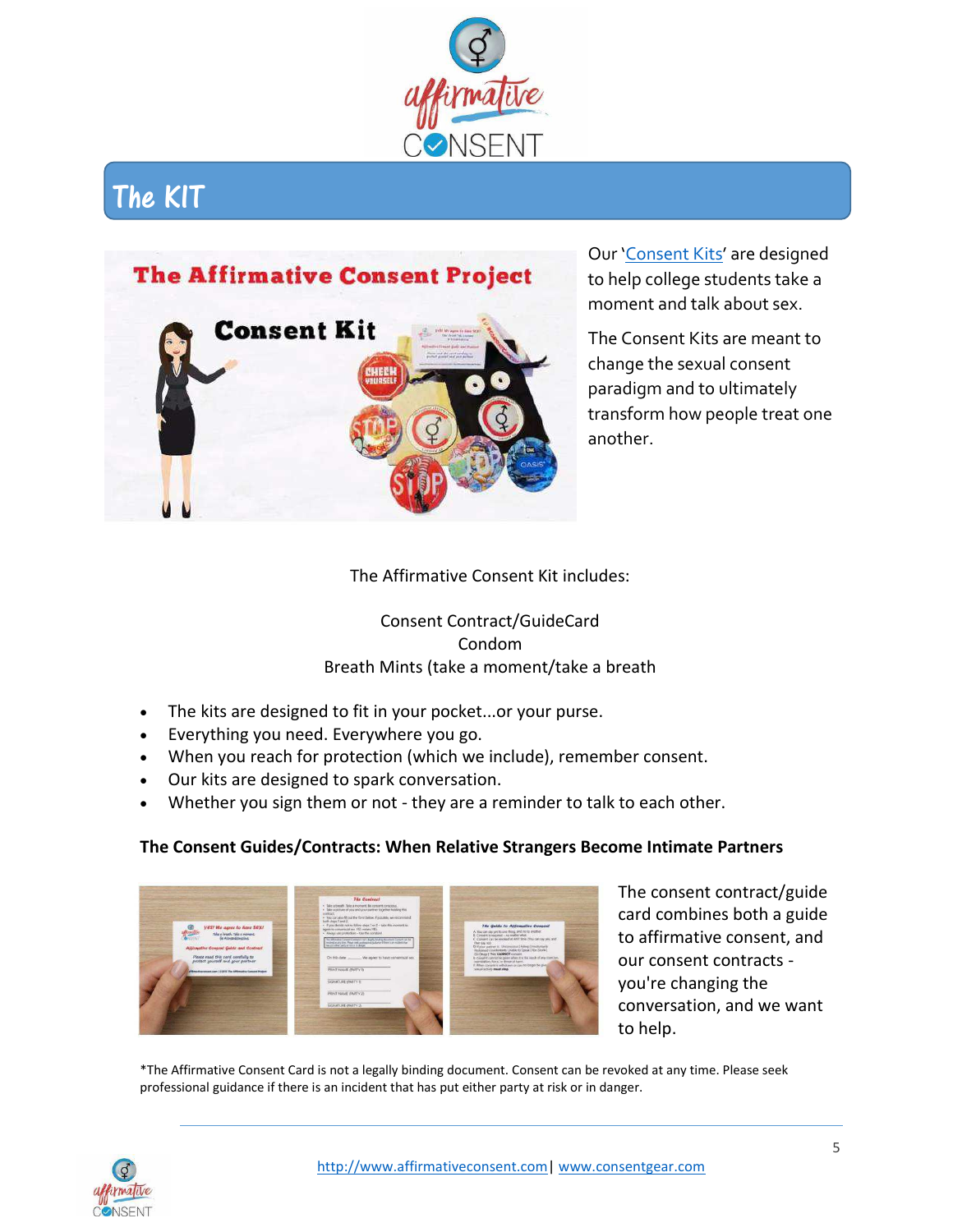

## <span id="page-5-0"></span>Consent Gear: Are you #consentconscious?

The Affirmative Consent Project offers a full line of products promoting the idea of consent, and sexual responsibility and respect at our sister sit[e: http://www.consentgear.com](:%20http:/www.consentgear.com)

Our headline product are our 'Consent Kits', but we also feature #consentconscious t-shirts, mugs, iphone covers and more.

We have our own original designs, as well as a new 'college campus' line of unique tshirts that are made to order for individual schools featuring their school colors, or Greek logos. Below are some examples of the products for sale at the site.



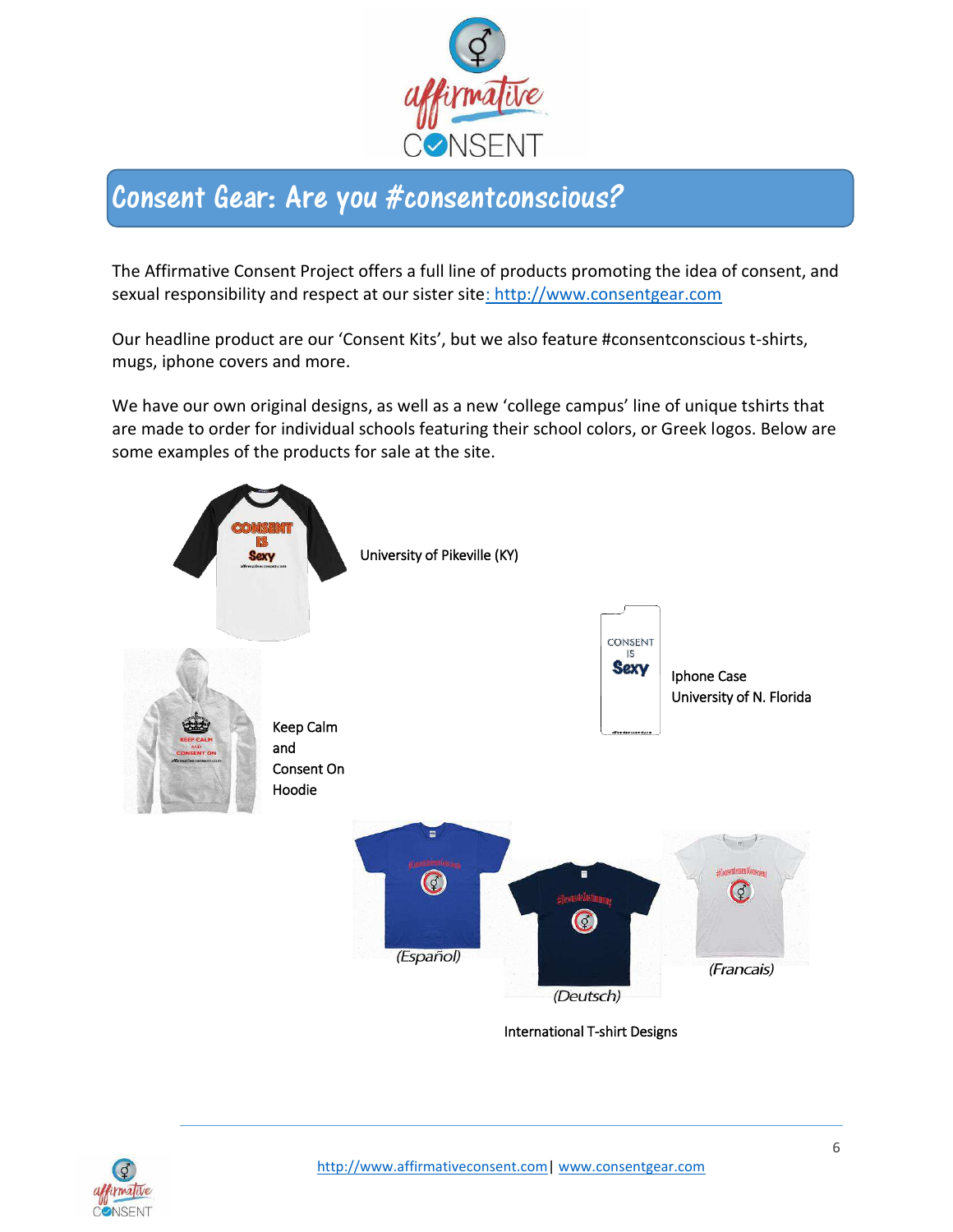

### <span id="page-6-0"></span>Our Team



Alison Berke Morano Co-Founder

Managing Director/Digital DirectorProduct/R&D/Client Engagement: 20 years in digital content marketing / 10 years in Politics & Policy



Cody Collins Co-Founder

Sales and Marketing / R&D / Finance Oversight. 10 years of business management experience.



John Chauncey Co-Founder

Creative Director, Sales and Marketing.

## <span id="page-6-1"></span>Advisory Board

**Aliza Sherman (Yuma, AZ)**: Aliza is a Web Pioneer, Social Media Consultant: provides mindful, high-level strategic digital marketing consulting services to companies and nonprofit organizations.

**Marcus Garza (Washington, DC):** Marcus is a Former Obama for America Regional Political Director, Assistant Legislative Director - Rep. Carolyn McCarthy/also Rep. Tulsi Gabbard. Current: Policy and Advocacy Manager at Alliance for the Adoption of Innovations in Medicine (Aimed Alliance)

**Jade Reindl (Tallahassee, FL)**: Jade is a student at FSU, is National Chairperson at International Youth Council USA and Southern Regional Organizer at Generation Progress Past: Florida College Democrats and Campaign for a Presidential Youth Council

**Jeffrey Fishman (NY/Pomano Beach, FL)**: Jeff is an accountant, playwright, and is currently working on a web series project.

**Rhett Bullard (White Springs, FL):** Rhett is an attorney in Live Oak, FL, and also Mayor of White Springs, FL.

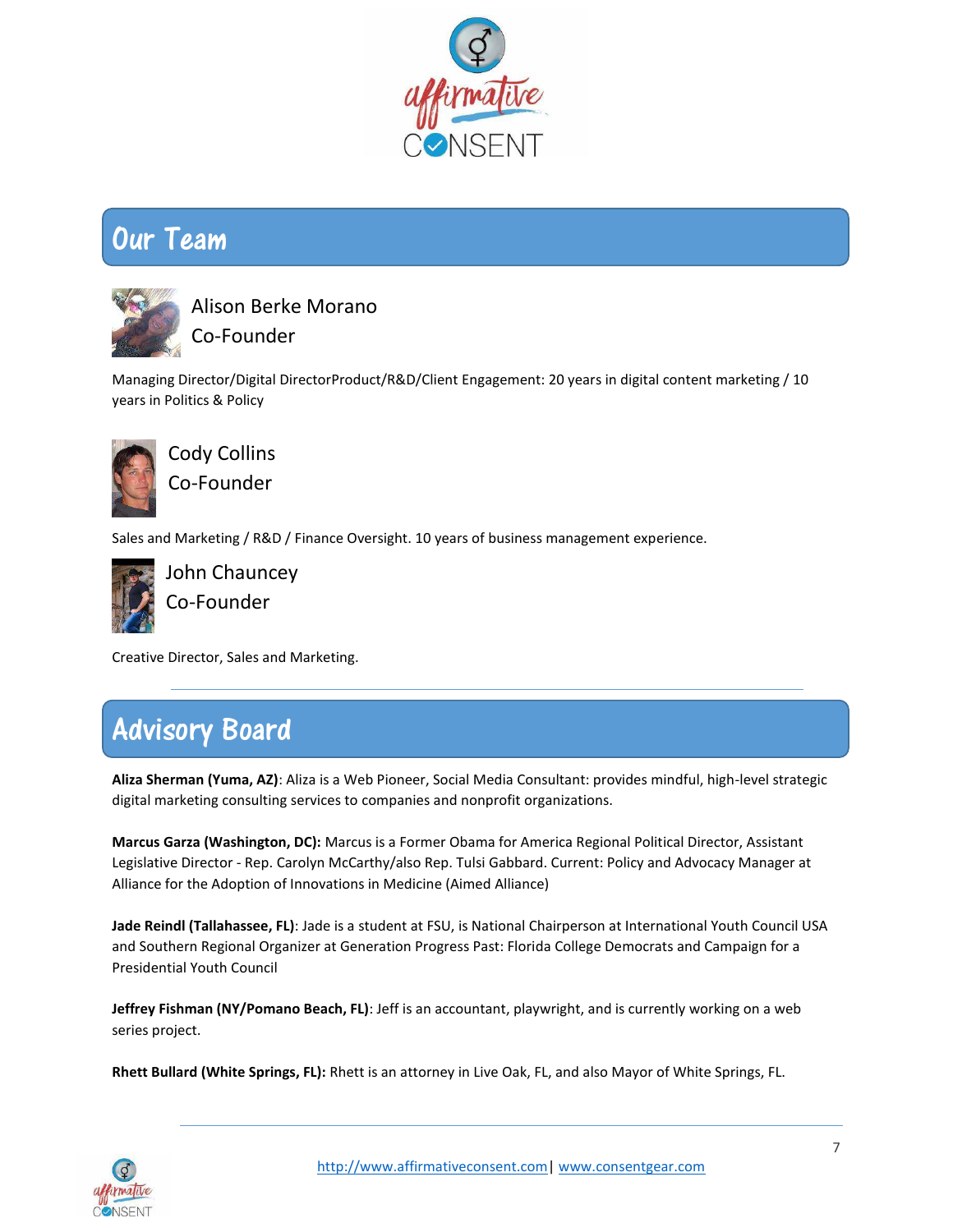

**Rita Ferrandino (Sarasota, FL):** Rita is a founding partner at Arc Capital Development, a private equity investment firm working with companies in the education industry.

**Maya Brown (Miami, FL):** Maya is a graduate student at Florida International University (FIU), was a campus organizer with NextGen Climate, and has written a thesis paper about Campus Sexual Assault and consent: : http://affirmativeconsent.com/consent-news/students-and-consent/queering-the-collective-by-maya-brown-acollege-students-view/?hvid=4oc237)

### <span id="page-7-0"></span>Partners



It's On Us

White House Public Awareness Campaign to Help Prevent Campus Sexual Assault.



### Aliza Sherman/Media Egg

Web and social mobile pioneer whose work helped shape the early new media industry.



### Arc Capital Development

Arc works with clients to help identify funding sources and to formulate strategic and tactical plans to achieve their funding goals.



Keep Her Safe

Keep Her Safe mobilizes parents to use their purchasing power to stop campus sexual assault.

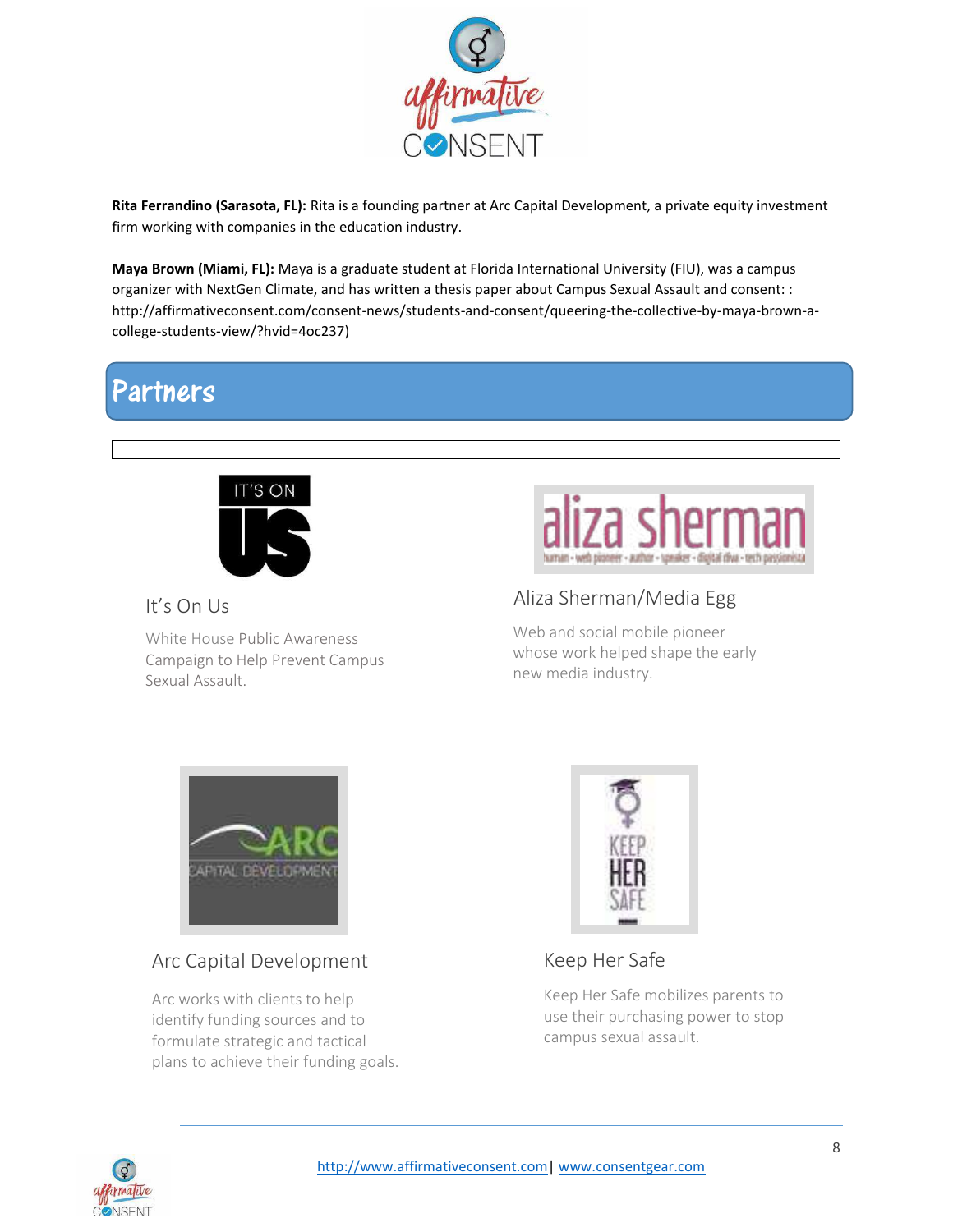

### <span id="page-8-0"></span>Press Releases

TAMPA, Fla., Feb. 25, 2015, Consent Gamechangers, LLC officially launched the Affirmative Consent (Yes means Yes) project today: www.affirmativeconsent.com

The affirmativeconsent.com project was initiated to keep both students and parents informed about the subject of 'yes means yes', including articles, opinions, and the fast growing affirmative consent movement from all sides. We hope that the general public will find this information beneficial as the affirmative consent standards and the conversation takes shape.

"The goal of Affirmativeconsent.com is to change the consensual sex conversation. There is a lot of information coming at everyone very fast about consent, new affirmative consent laws, college policy, and what is and isn't a good way to handle the consent conversation. Most recently, the topic of affirmative consent has coincided with the release of the movie "50 Shades of Grey". This movie has prompted a series of articles about consent and safety between individuals. Affirmativeconsent.com is designed to promote a deeper discussion about consent, and the responsibility that comes with it. This understanding is especially important when you're a first time student in a new environment." – *Cody Collins, Consent Game Changers, Co-Founder*

In the past six months, a law has been adopted in California, and bills have launched in several other states. New legislation is already being introduced in Hawaii, Connecticut, New York, New Hampshire, Arizona, Maine, Maryland, New Jersey, Minnesota, Ohio, Illinois, Philadelphia and Utah. AffirmativeConsent.com has compiled a section on the website that is tracking these online stories, trends and policy (50 States of Consent).

In addition, the countries of Great Britain and Canada have directed their college boards to include affirmative consent (or 'yes means yes') policies in their national standards, AC is also tracking these updates (worldconsent.com).

For more information: www.affirmativeconsent.com

#### About Affirmative Consent:

The Affirmative Consent Project is a tool for college students, young adults, parents and others. There are nearly 600 posts, and the site is updated daily.

The Affirmative Consent marketing program is an integration of educational resources, as well as associated merchandise. Open comments are encouraged in posts. Affirmative Consent also uses an aggressive social media strategy, which includes Twitter, Facebook, Instagram, Pinterest, Tumblr, YouTube, and other social platforms.

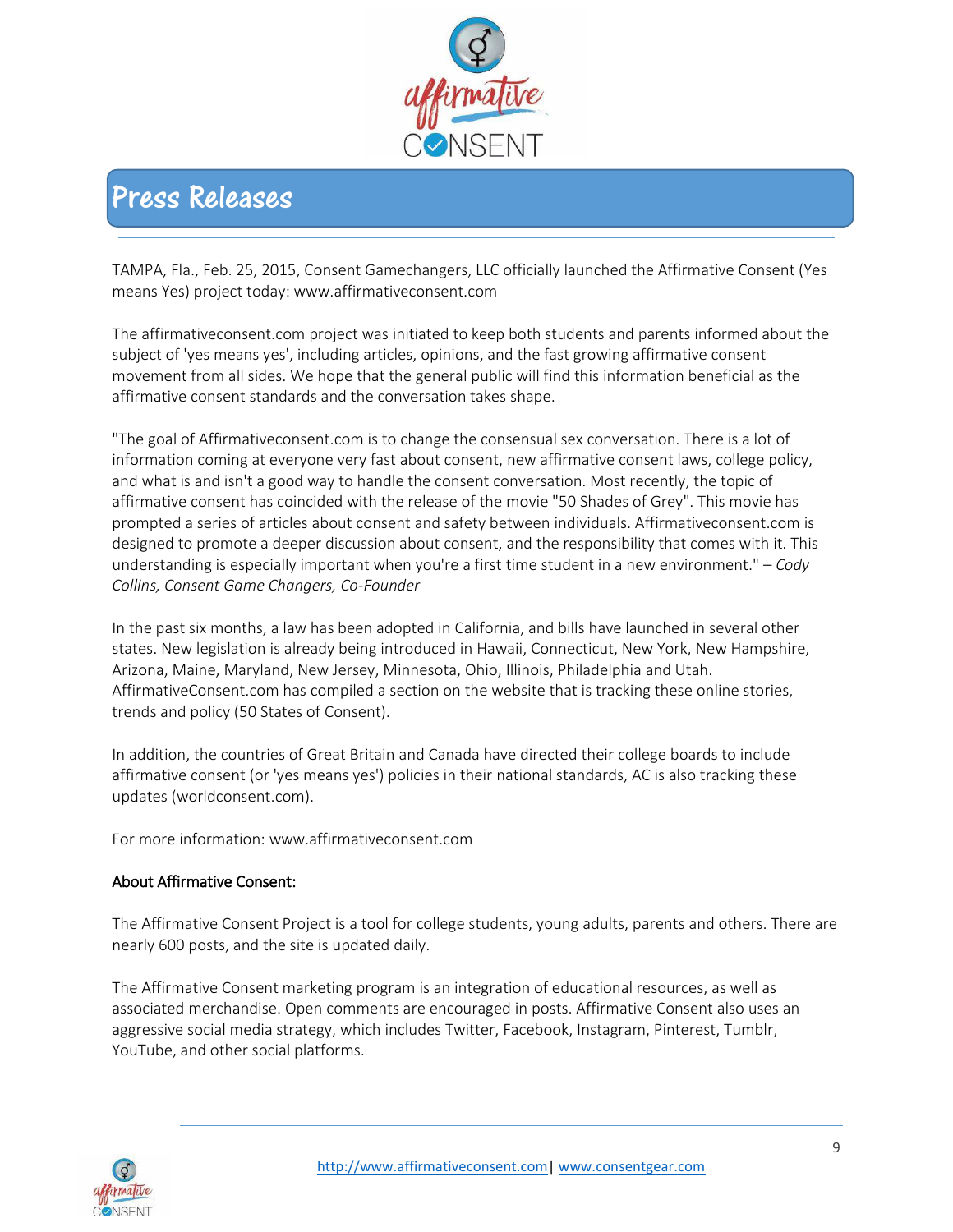

#### FOR IMMEDIATE RELEASE **August 27, 2015**

### **FLORIDA IS GROUND ZERO TO STOP CAMPUS SEXUAL ASSAULT**

#### **2 Florida Women Work to Stop Campus Sexual Assault as Students Head Back to School**

Orlando, Fla Of the nearly one million high school girls transitioning to college this month, statistics indicate that 200,000 will be sexually assaulted before graduation. While much focus is on how colleges and universities handle complaints of sexual assault, Alison Berke and Sheri Heitker Dixon believe prevention programs that approach the issue from the front end will more effectively stop campus sexual violence.

- Affirmative Consent Project: Tools to help students have safer, more responsible, sexual encounters (College Hookups).
- Keep Her Safe: Tools to help parents press colleges and universities to effectively prevent sexual assault

Berke's organization *The Affirmative Consent Project* is promoting Affirmative Consent (Yes means Yes) as a solution. Heitker Dixon is founder of *Keep Her Safe* which is encouraging parents to look for prevention programs that include affirmative consent when choosing a school with their daughters.

"If my daughter is filing a complaint with a Title IX coordinator, I view that as a big failure no matter how good the complaint process is.<sup>*"*</sup> said Heitker Dixon. "I want to know that schools are using effective programs to prevent assault. It is critical that administrations include affirmative consent and healthy relationship education in their prevention programs."

*Keep Her Safe* mobilizes parents to stop campus sexual assault by making it a consumer issue. Parents are using the *Keep Her Safe Parent Toolkit* a free online downloadable program that guides them through the school selection process and coaches them on advocating for campuses that are safe from sexual assault. With the cost of 4-year degrees ranging from \$25,000 to \$250,000, it makes sense that parents consider safe from sexual assault a major selection criterion just as they consider aspects such as curriculum, location, size and campus amenities.

͞*The Affirmative Consent Project* works to create awareness about new school policies and state laws that promote education about campus safety, as well as a more reliable and responsive reporting system if an incident has occurred.<sup>™</sup> stated Berke "Most importantly, affirmative consent education will help two consenting adults have a responsible conversation about consent, and what that means. Communication is the first step to a responsible encounter, which will lead to less confusion about consent.

*The Affirmative Consent Project* is on the front end of the affirmative consent movement. Many schools are including affirmative consent in their prevention training, and several states have passed *Yes Means Yes* Legislation that requires sexual partners to get affirmative, verbal, and ongoing consent. To help